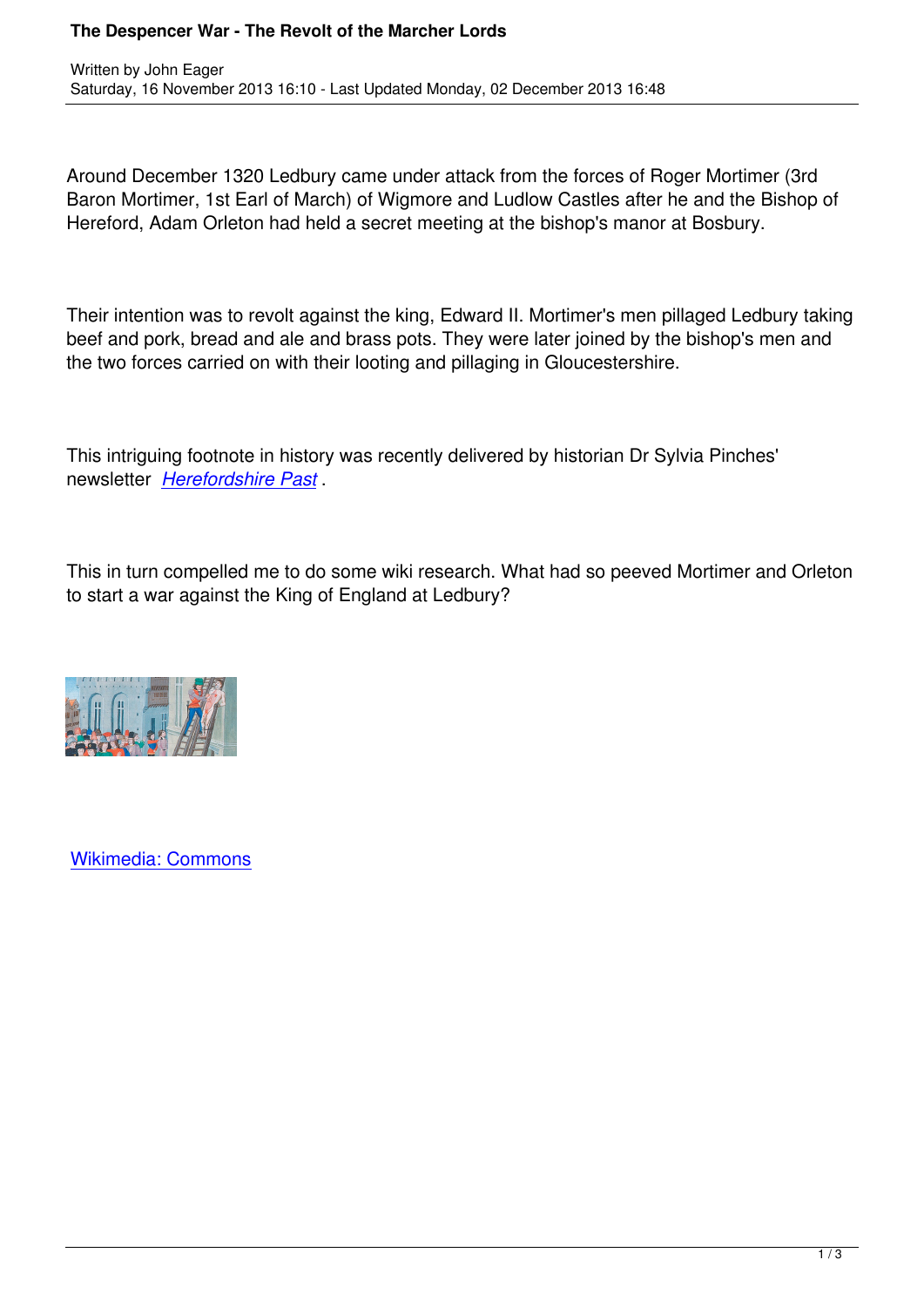## **The Despencer War - The Revolt of the Marcher Lords**

The answer was Hugh Despencer the Younger, a nastier and more ruthless piece of work than the BBC's Blackadder and described by BBC History magazine as the worst Briton of the  $C14th$ .

In 1306 Despencer was knighted, took up residency at Hanley Castle (7 1/2 miles from Ledbury) and married Eleanor de Clare, granddaughter of Edward I. From his landed gentry position Despencer became more wealthy and more powerful. In 1315 he seized Tonbridge Castle after mistakenly believing it belonged to his mother-in-law, only to return it to its rightful owner - the Archbishop of Canterbury.

In 1318 Despencer unlawfully executed Welsh nobleman Llywelyn Bren and stole his lands without the King's consent.

It was in this year that Despencer became royal chamberlain and by 1320 he was the king's favourite, displacing Roger d'Amory.

With his power unchecked Despencer began a land grab that included members of his own family and allegedly "had Lady Baret's arms and legs broken until she went insane." He was hated by the people, the barons and even the queen herself, whom it has been suggested was raped and sodomised by Despencer.

This was the context for Mortimer and Orleton's war on the king and their subsequent attack on Ledbury.